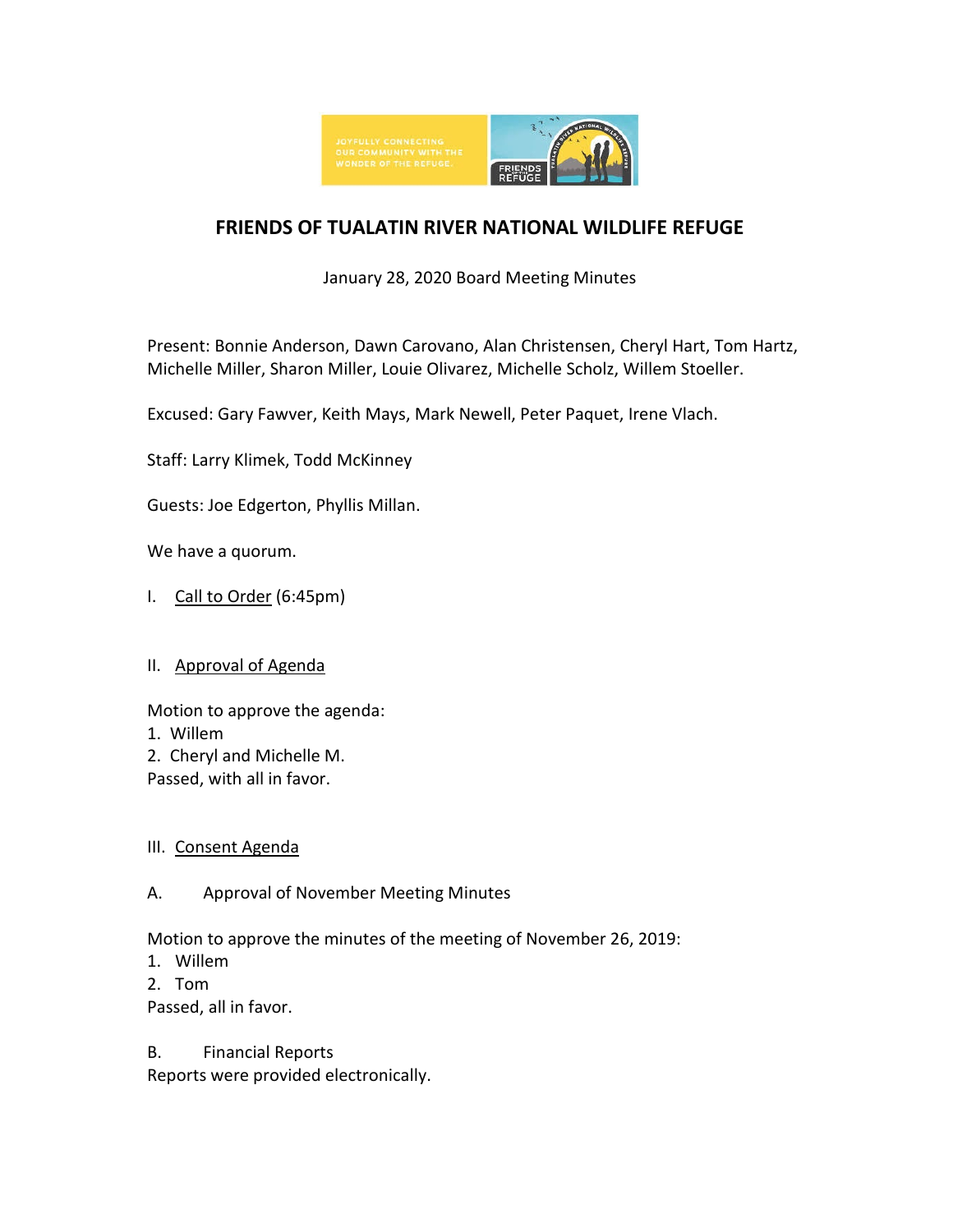C. Visitor Services Report

Report was submitted electronically.

### D. Photo Society Report

Willem reported that meetings are set for February through May and for October and November 2020.

E. Restoration Report No Report.

F. Membership Committee Report Report was provided electronically.

Motion to approve the Consent Agenda:

- 1. Tom
- 2. Willem

Passed, with all in favor.

- IV. New Business
- A. Introduction and addition of a new Board member

Phyllis introduced herself and outlined her involvement with the refuge as a trail rover, volunteer naturalist, summer camp volunteer, working with alternative outdoor school, and as a qualified Master Naturalist through Oregon State University.

Motion to add Phyllis to the FOR board.:

1. Tom

2. Willem and Bonnie

Passed, with all in favor.

Her appointment will be ratified at the FOR annual meeting.

B. Budget Procedures and Overview/How to Understand Reports - Willem

Willem presented a PowerPoint on how to read FOR financial reports (previously submitted to FOR board). Dawn offered to clarify information if board members have additional questions.

C. Board Roles Overview and Initial Discussion

Alan presented a summary of refuge statistics including: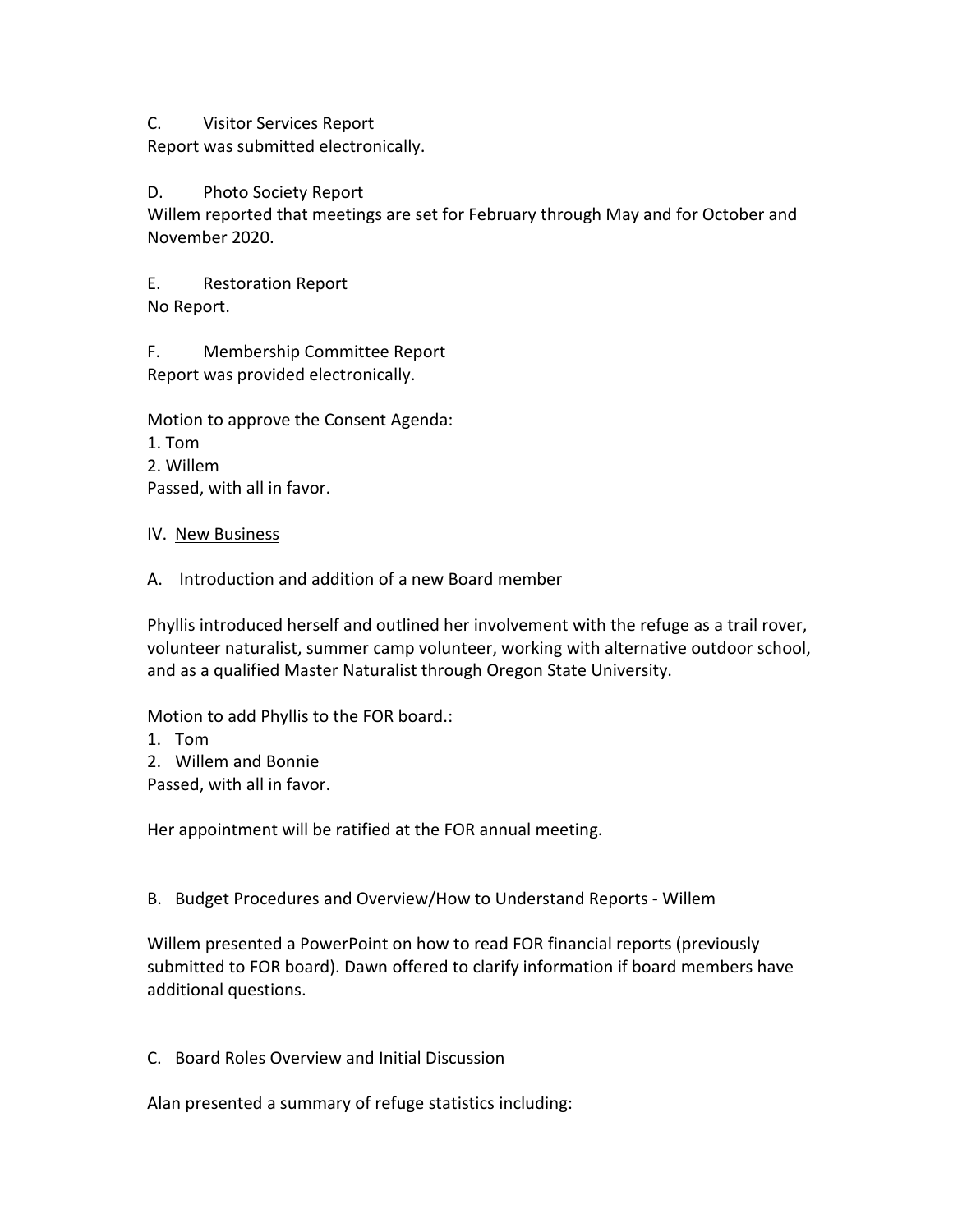- FOR has approximately 450 members
- FOR has been in existence for more than 25 years
- The refuge welcomes 150,000 visitors annually
- \$5 million is generated for the local economy
- 10,500 volunteer hours are contributed annually which equates to 5 full-time equivalent staff
- 5,000 children are reached with education programs
- Over \$500,000 in grants were awarded last year

Alan highlighted the significance of the work of the board and reiterated the need for:

- effective communication such that all are welcomed
- being present by showing up for events, board meetings, etc.
- understanding what FOR is about in terms of e.g. finances, and our partnership with the USFWS
- Tom emphasized the monetary value of the refuge to the county.

Bonnie stated that she is one of 4 FOR employees. Her role is to facilitate the business of the Friends and to manage and administer grants for the other 3 employees. Environmental Education and Interpretation jobs are funded through USFWS' Urban Programs grants through a 5 year award agreement. Residual USFWS money goes to seasonal employees. The Restoration position is funded through a USFWS award agreement and some FOR funding. We also received \$20,000 from Willamette Water Supply and \$400,000 from Tualatin Valley Water District for Chicken Creek. \$20,000 is awarded for managing the grant. There are specific requirements for restoration positions in the funding.

FOR board supervision is undertaken by Alan who reports to USFWS staff for specific tasks. Eric is under the supervision of Tom Hartz and interpretation/visitor services is overseen by Sharon. Tom reiterated that FOR supports the mission of the USFWS and FOR board provides an extra level of protection/liability.

There was a discussion on liability issues (Bonnie, Michelle M., Louie). Bonnie attended professional development courses in human resources. Currently options for renewing the 5 year grant are being considered.

The Executive committee is sending personal notes to potential new board members.

Todd McKinney:

- Started his new administrator position 2 weeks ago
- Will assist with Birdfest as USFWS representative
- Previous role was temporary
- Environmental Education program and visitor services were improved under his tenure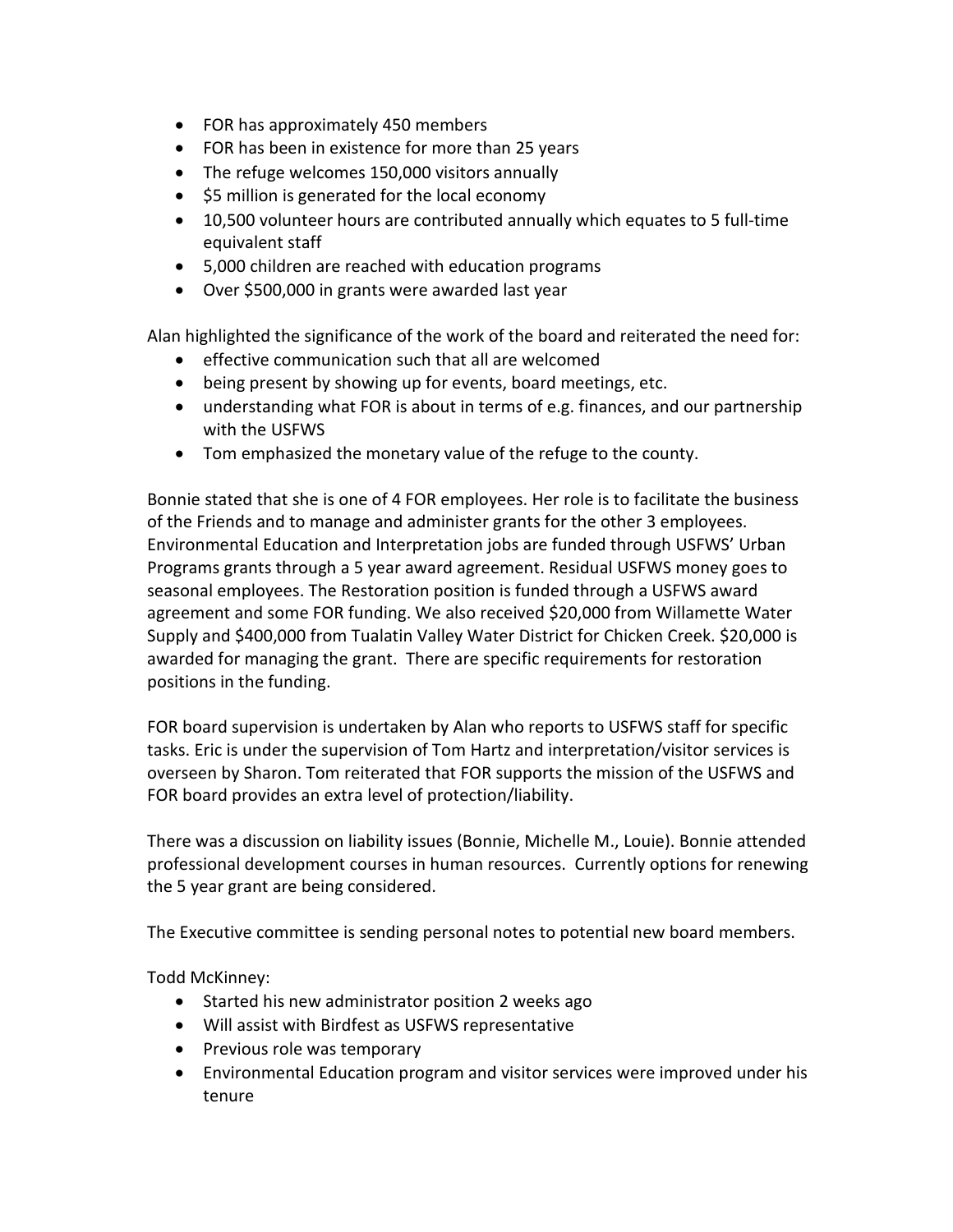D. Board Committee Configuration/Functions/Membership-Michelle Miller

Michelle distributed information on existing committees and roles, and a board orientation chart. She opened a discussion on how we want committees to look, function, and be named.

The Governance committee should consist of board members; The roles of the membership committee were discussed including separate roles for administration vs marketing of the Friends; Tom clarified that the Environmental Education committee role has changed since the

camps ended. EE is transitioning to a support team for trained naturalists; Bonnie reminded us that we need to distinguish between FOR and USFWS business; The Human Resources committee is needed for compliance and meets when needed; Larry clarified the distinction between volunteers for the USFWS and FOR volunteers; Tom's role could be seen as liaison (clarification needed); There is a need to preserve institutional knowledge;

Michelle M. will update the handout.

E. Wapato Planting on February 8, 2020 Plans and logistics - Larry

Although the water levels are high, the planting schedule is still on. The Grande Ronde Tribe will conduct a blessing ceremony. A car pool will be arranged. Alternate date is February  $15<sup>th</sup>$ . Restrooms, trails, and parking have to be built before September  $26<sup>th</sup>$ , 2020. The Environmental documentation for public use is being finalized. There will be a celebration for the completion of the Chicken Creek project (help will be needed). Baseline surveys are being done for Tonquin Quarry. Mitigation for the Wapato lake bridge is being carried out (one of 2 bridges) The pedestrian bridge is installed. Opening up hunting at Wapato lake is a top priority for USFWS. FOR should capitalize on the opportunity to promote the Friends at Birdfest and the native plant sale

F. Employee Update and Related Discussions-Bonnie (not addressed)

G. Mentor Call on January 29 @ 10AM, Alan sent out the information to the board.

H. Grants Activities and Updates - Bonnie :there are a couple with Washington County.

V. Unfinished Business

#### VI. Announcements